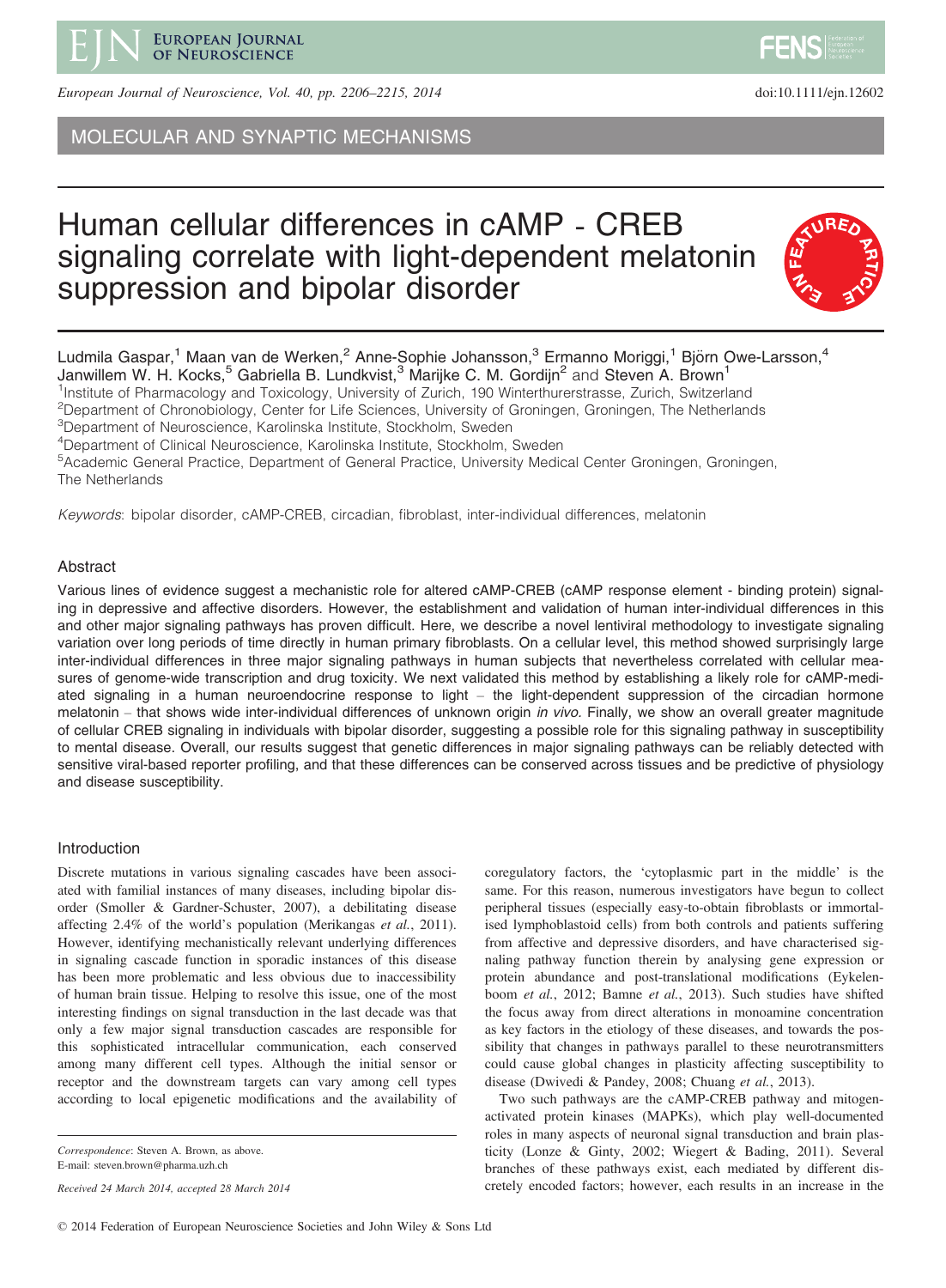level of the second messenger cAMP produced by the membranebound enzyme adenyl cyclase, and/or the phosphorylation and activation of common downstream transcription factors. A third such pathway is the circadian clock, which regulates diurnal behavior. Bipolar disorder is tightly correlated with disruptions in circadian rhythmicity (McCarthy & Welsh, 2012; Jagannath et al., 2013) and major depressive disorder (Li et al., 2013), even when patients are not acutely ill (Jones et al., 2005). Moreover, a disruption in the circadian gene Clock in mice results in a mania-like phenotype (Roybal et al., 2007), and two drugs used in the treatment of bipolar disorder, lithium and agomelatine, have possible targets within the circadian clock mechanism (Yin et al., 2006; Srinivasan et al., 2012a). Although they are mechanistically distinct, these pathways functionally connect at multiple levels. For example, cAMP signaling has been shown to be an integral part of the circadian clock mechanism in the brain (O'Neill et al., 2008), and the circadian clock controls the activity of several branches of the MAPK pathway (Goldsmith & Bell-Pedersen, 2013).

In this study, we used a novel, peripheral cell-based methodology to investigate whether augmentation of cAMP–CREB signaling is a feature of bipolar disorder, and whether the same signaling changes also correlate with reduced light-dependent suppression of the circadian hormone melatonin. Our method represents a simple and robust way to use integrating viruses to profile pathway function in human peripheral cells that could be widely applicable to neurological disease.

# Materials and methods

## Human subjects and ethical statement

The protocols used with human subjects in this study were undertaken with the understanding and written consent of each subject. The study complied with the World Medical Association Declaration of Helsinki, and was approved by the ethical committees of the Karolinska Institute (Sweden, 04-273/1, supplements 2006/637-32 and 2009-06-12) and the University Medical Center of Groningen (The Netherlands).

The 10 initial control subjects (Cohort 1, recruited in Sweden) of Caucasian origin (equally gender-balanced, aged  $45 \pm 11$  years) were prescreened by use of the Structured Clinical Interview for DSM-IV (Pincus et al., 1996), and were free of mental and somatic disease (Asp et al., 2011). The subsequent cohort of 10 patients with bipolar disorder type I (Cohort 2, recruited in Sweden), who were screened with the Structured Clinical Interview for DSM-IV prior to inclusion in the study, included 40% females and 60% males, with an average age of 40.6  $\pm$  6.8 years. All bipolar subjects included in this study were medically treated and showed a depressive episode during the time of the skin biopsy (Table S7). The cohort used for testing light-dependent melatonin suppression (Cohort 3, recruited in The Netherlands) consisted of 14 healthy unmedicated males (mean age  $\pm$  standard deviation, 21.9  $\pm$  2.0 years).

# Tissue isolation and culture

As described previously (Brown et al., 2005), human primary fibroblasts of all subjects used in the study were isolated from two skin biopsies by 4–7 h of digestion of the tissues in 2 mL of Dulbecco's modified Eagle's medium (DMEM) containing 10% fetal bovine serum, 1% penicillin/streptomycin, 1% gentamicin, and 0.325 WU/ mL Liberase Blendzyme3. After the isolation, human primary fibroblasts were kept in DMEM/high-glucose medium supplemented with 20% fetal bovine serum, 1% penicillin/streptomycin, 1% gentamicin, and 2.5 µg/mL amphotericin B. Antifungal amphotericin B was left out of the growing medium after 1 week.

# Vector production

The cell-based reporter system used for the measurement of the transcriptional activation of CREB, ELK1 and CHOP signaling features a reporter construct coding for firefly luciferase downstream of a synthetic promoter that is joined to five tandem repeats of GAL4 binding elements. A transcriptional activator construct containing coding sequences for the activation domains of CREB, ELK1 or CHOP fused with the DNA-binding domain of yeast transactivator GAL4 is separately expressed from the cytomegalovirus (CMV) promoter. Lentiviral derivatives of this reporter system were produced by restriction cloning of the coding sequences of activator plasmids (pFA2–CREB, pFA2–ELK1, and pFA2–CHOP) and reporter plasmids (pFR–Luc) into the pENTR4 gateway entry vector (Invitrogen) between the attL1 and attL2 sites. Ultimately, the Gateway LR Clonase II reaction was used to recombine and transfer inserts from entry vectors into a lentiviral destination vector containing either a hygromycin (pLDEST–CREB–Hygro, pLDEST–ELK1– Hygro, pLDEST–CHOP–Hygro) or a puromycin (pLDEST–FRLuc– Puro) selection marker. In addition to the reporter and activator constructs, a third virus consisting of a secreted alkaline phosphatase gene under control of the CMV promoter was included. All viruses were produced and concentrated as previously described (Cepko, 2001).

# Bioluminescence measurement of the transcriptional activation of different signaling pathways

Semiconfluent plates  $(2.5-5 \times 10^5 \text{ cells in } 35\text{-mm}$  dishes) of primary fibroblasts initially transduced and selected for the lentiviral luciferase reporter construct carrying puromycin resistance (pLDEST–FRLuc–Puro) were additionally cotransfected with the activator (pLDEST–CREB–Hygro, pLDEST–ELK1–Hygro, or pLDEST–CHOP–Hygro) and normalising [pLDEST–CMV–secreted alkaline phosphatase (SEAP)–Hygro] lentivirus vectors without selection. Prior to bioluminescence measurement of the transcriptional activation, aliquots of the medium taken from the fully confluent samples were used to detect levels of secreted alkaline phosphatase with the Phospha-Light Secreted Alkaline Phosphatase Reporter Gene Assay System (Cat. No. T1015). DMEM/high-glucose medium, without phenol red, 10% KnockOut Serum Replacement, 1% penicillin/streptomycin, 1% gentamicin and 0.1 mm luciferin was used to measure basal levels of light emission over a period of 20–30 min. Then, a pathway-specific drug stimulus was added to the tested samples  $[5 \mu M$  forskolin for CREB,  $100 \text{ ng/mL}$ phorbol 12-myristate 13-acetate (PMA) for ELK1, and 10 ng/mL methyl methanesulfonate (MMS) for CHOP], and the signal was recorded over a period of 24–48 h.

# Data analysis and normalisation

A single experiment included four sample replicates from two biopsies. Each sample was normalised by dividing the activator activity (maximal photon count value of CREB, ELK1 and CHOP induction) by the control reporter activity (photon counts corresponding to SEAP values). Replicate samples were then averaged, and the same calculation was performed for all tests. Results are expressed as average  $\pm$  standard error.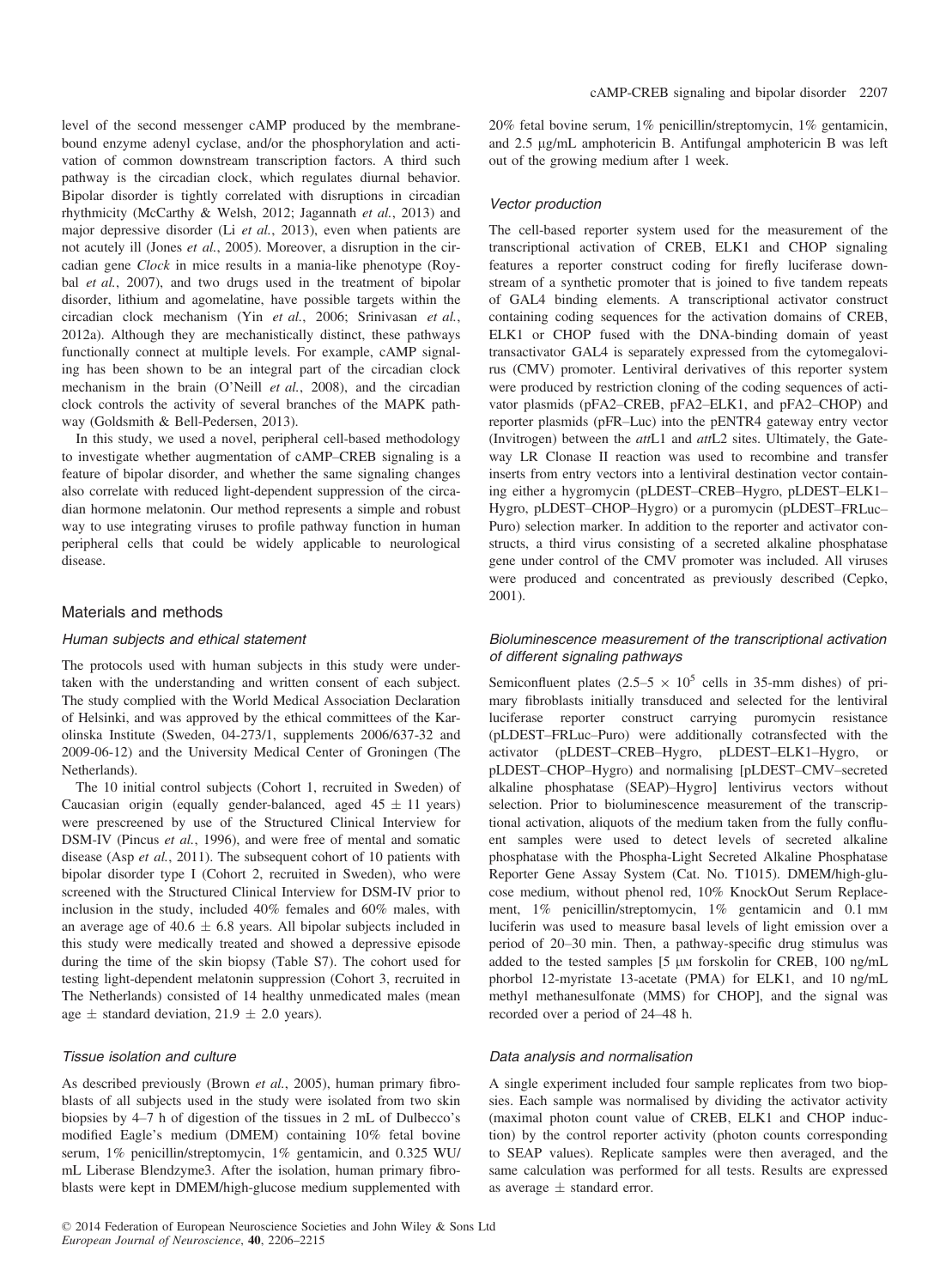## 2208 L. Gaspar et al.

## Protein purification and western blot analysis

Proteins from uninduced and induced human primary fibroblast samples (for CREB, subjects 1 and 10; for ELK1, subjects 5 and 10; for CHOP, subjects 7 and 8) were extracted at the time of the maximal transcriptional activation (CREB, after 5 h; ELK1, after 8 h; CHOP, after 24 h) according to the previously described NaCl– urea–NP-40 protocol (Lavery & Schibler, 1993). Twenty-five micrograms of protein was resolved by 10% sodium dodecylsulfate polyacrylamide gel electrophoresis, transferred to a Protran Nitrocellulose membrane, rinsed in phosphate-buffered saline with 0.1% Tween, and incubated for 1 h at room temperature with either primary polyclonal antibody against phospho-CREB (1 : 50 dilution; Cell Signaling Technology Europe, Leiden, The Netherlands; #9191S) or polyclonal antibody against phospho-ELK1 (1 : 50 dilution; Cell Signaling Technology; #9181). IRDye 680 goat anti-rabbit IgG secondary antibody was used at a dilution of 1 : 10 000 for 1 h at room temperature. Washed and dried membranes were used to detect and analyse the signal intensities with the Odyssey infrared imaging system (LI-COR Biosciences, Lincoln, NE, USA). Antiactin clone C4 monoclonal antibody (Cat. No. MAB1501) was used as a loading control for each immunoblot.

## RNA isolation and whole genome expression analysis

Total RNA from uninduced and induced fibroblast samples (for CREB, subjects 1 and 10; for ELK1, subjects 5 and 10; for CHOP, subjects 7 and 8) were extracted as described by Xie and Rothblum (1991). RNA quality and quantity were determined with an Agilent 2100 Bioanalyser (Santa Clara, CA, USA). Single-color gene expression microarray analysis was performed with the Human Whole Genome OneArray (Phalanx Biotech Group, Belmont, CA, USA). For each sample, three technical replicates were performed. The data from all microarrays was passed to Rosetta Biosoftware (Seattle, WA, USA) for analysis, and a single average expression value for each gene was returned. For each subject, induced values were divided by uninduced values, and then ordered by fold induction. Relative fold inductions were calculated by dividing fold induction for a given gene and subject by the same value for another subject. To calculate values for an overall pathway, a list of pathway-specific genes was taken from references (Zhang et al., 2005; Boros et al., 2009) and from the NEXTBIO Y platform for CHOP. Within this set, the average fold induction of the 50 most induced genes was then used as a measure of the overall induction of the pathway.

# Viability determination

In vitro sensitivity of the human primary fibroblasts from CHOP extreme subjects (subjects 7 and 8) to an alkylating agent, MMS, was assessed with the Trypan Blue exclusion test of cell viability (Strober, 2001). Cells  $(1.5 \times 10^4)$  were seeded into 48-well microculture plates and kept for an additional day in the incubator at 37 °C in 5% CO2. On day 3, 100 ng/mL MMS was added to the microculture plates, and the viability of fibroblast cells was determined over the next 4 days. Measurement for each sample was performed in six replicates, and untreated cells were used as a control.

# Measurement of melatonin suppression

The study consisted of two nights in the laboratory, separated by a minimum of 1 week and a maximum of 2 weeks. All subjects stayed in individual rooms. After 2 h of dim light  $(5 \text{ lux})$  exposure, subjects were randomly assigned to one of two conditions: dim light or bright light [full-spectrum Philips TL-D36W/830 (AE Eindhoven, The Netherlands), mounted on the ceiling, horizontal 627  $\pm$  16 lux, vertical  $164 \pm 33$  lux] from 23:00 to 07:00 h. During the second night in the laboratory, subjects were exposed to the alternative light condition. Subjects stayed awake during the whole night, performing computer exercises. The screen was covered with a color filter to block blue light transmission (E-colour +, 105 Orange; Rosco Laboratories, London, UK). Subjects received hourly snacks of 100 Kilocalories and 130 mL of water. Each hour (from 21:30 to 06:30 h), cotton swabs (Salivettes; Sarstedt B.V., Etten-Leur, The Netherlands) were used to collect saliva samples for melatonin analysis, which was performed by radioimmunoassay (RK-DSM; Bühlmann Laboratories AG, Alere Health BV, The Netherlands). Melatonin suppression was determined from 23:30 to 06:30 h by subtracting the ratio of the area under the curve (AUC) in full-spectrum light and the AUC in dim light from 1, and expressing the result as a percentage (Method 1; Fig. 3A). In a second approach (Method 2; Fig. 3B), the maximal suppression in response to full-spectrum light, disregarding phase, was used. These approaches are conservative in not assuming similar phasing of melatonin production in the dim and full-spectrum conditions. Starting from lights-on or from dim light melatonin onset, defined according to Lewy (1983) (if a subject's dim light melatonin onset was after lightson), the ratio of the minimal melatonin value measured in the fullspectrum light condition and the maximum melatonin value in the dim light condition was subtracted from 1, and the result was expressed as a percentage.

# **Results**

# A lentiviral system to report signaling pathway function in primary cells

We have developed a lentiviral reporter system that allows the profiling of transcriptional activation of major signal transduction pathways in primary fibroblasts. This system consists of a set of three vesicular stomatitis virus glycoprotein-pseudotyped lentiviral vectors. (i) A specific activator virus contains the human CMV immediate early promoter driving expression of a GAL4 DNA-binding domain fused with a pathway-specific transcriptional activator [CREB, ELK1, CHOP, c-Jun, nuclear factor of activated T cells (NFAT), etc.]. These activators are phosphorylated, and are thereby potentiated by endogenous proteins of their cognitive cascades within the cell. (ii) A reporter virus carries a synthetic minimal promoter with five tandem repeats of the yeast GAL4 binding site that controls the expression of the firefly luciferase gene. The reporter is bound and activated only by its respective activator protein described above. Such activator–reporter pairs have long been used to report differences in signaling cascade function (Hexdall & Zheng, 2001). (iii) A normalising control virus contains the SEAP gene under the control of the CMV promoter (Fig. 1A). Co-transduction of mammalian cells with these lentiviruses allows the specific activator-dependent luciferase reporter signal to be expressed as a ratio relative to the activator-insensitive SEAP reporter signal, thereby controlling for pathway-independent effects such as infection efficiency and toxicity.

In total, reporters were designed for eight major signal transduction pathways: CREB, ELK1, CHOP, nuclear factor- $\kappa$ B (NF- $\kappa$ B), p53, c-jun, NFAT, and serum response element. Each of these was transduced into primary human skin fibroblasts, and these fibroblasts were then treated with a pharmacological agent known to activate the pertinent pathway. Bioluminescence was then measured for 24 h with real-time bioluminometry in the presence of luciferin. Our ini-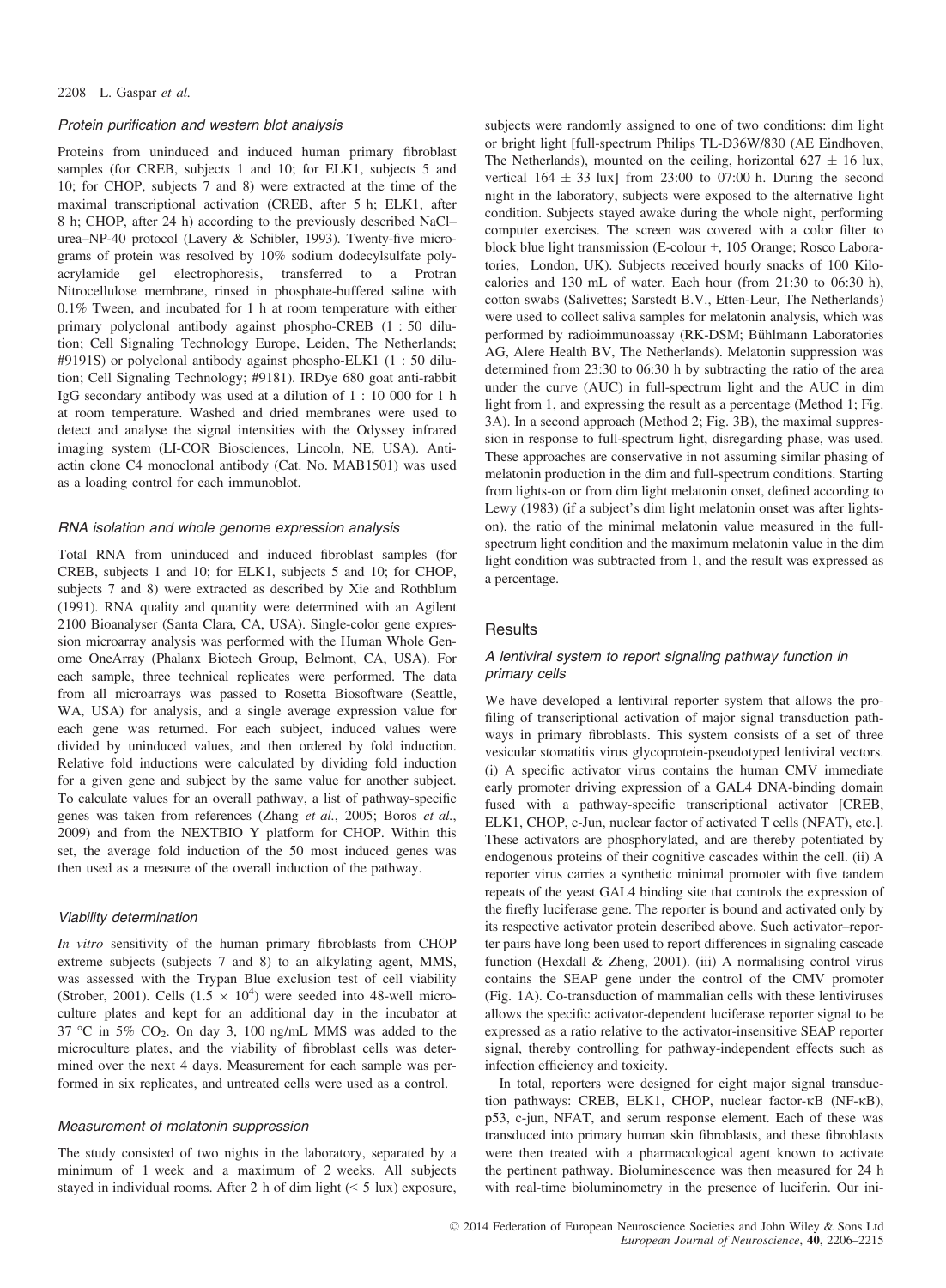

FIG. 1. Human primary fibroblasts from different individuals show widely varying induction of signal transduction pathways. (A) Lentiviral cell-based reporter system. 1: The specific activator virus expresses a chimeric pathway-responsive transcription factor. pCMV, CMV early promoter; GAL4 dbd, teast GAL4 DNA-binding domain; activator, transcriptional activation domain from the transcription factor responding to a given signal transduction pathway. 2: The reporter virus produces luciferase in response to the chimeric activator. TATA, minimal TATA box-containing synthetic promoter. 3: The normalising virus produces a constant amount of alkaline phosphatase over time. (B) Representative bioluminescence profiles of a human primary fibroblast line infected with pathway-specific reporters, and then treated at time 0 with pathway-specific activating compounds. y-axis: raw bioluminescence signal divided by average baseline. Drugs used for activation: for CREB, forskolin (5 µM); for ELK1, PMA (100 ng/mL); for c-Jun, dexamethasone (5 µM); for CHOP, MMS (10 ng/mL); for NFAT, PMA/calcimycin (100 ng/mL); for nuclear factor- $\kappa$ B (NF- $\kappa$ B), human tumor necrosis factor- $\alpha$  (TNF- $\alpha$ , 50 ng/mL); for SRE, fetal bovine serum (20%); and for p53, actinomycin D (5 nM). (C) Fibroblasts from 10 subjects were transduced with pathway-specific reporters for CREB, ELK1, or CHOP (from top to bottom), and then identically stimulated with 5 µm forskolin, 100 ng/mL PMA, or 10 ng/mL MMS. Peak activation for each subject is plotted as a ratio to constantly expressed SEAP in the same cells. Data are plotted as average  $\pm$  standard error from four replicates in two separate measurements. SRE, for serum response element.

tial test for these chosen signal transduction pathways showed interesting individual kinetic patterns of pathway-specific transcriptional activation in response to specific drug stimuli (Fig. 1B). For our further analyses, we decided to concentrate upon three well-known signal transduction pathways: CREB, which is essential for cAMPdependent G-protein-coupled signaling from a wide variety of receptors; ELK1, a MAPK that is important in cell growth signaling; and CHOP, another branch of the MAPK pathway that is responsive to endoplasmic reticulum stress and is involved in DNA damage, growth arrest, and apoptosis (McAlpine, 2007). Each pathway showed a dose-dependent response to an inducing drug: for CREB, the diterpene forskolin, which is commonly used to increase the levels of cAMP (Montminy & Bilezikjian, 1987) and CREB without increasing those of ELK1 or CHOP (Seternes et al., 1999); for ELK1, PMA, a structural analog of diacylglycerol that is able to activate protein kinase C (Myers et al., 1985); and for CHOP,

MMS, an alkylating agent (Fig. S1). For most pathways, these reporters were robust to changes in infection efficiency, viral titer, and cell confluence, passage, and health (Fig. S2A–C). However, where predicted, reporters also showed covariation with cellular features, e.g. dependence of cell division status and senescence on the ELK1 pathway (Fig. S2C). Responses were uniform across different biopsies from the same individual (Fig. S2D).

# Signaling pathway amplitude varies widely in fibroblasts from different individuals

To investigate inter-individual differences in the amplitude of induction of CREB, ELK1 and CHOP pathways in different human individuals, duplicate dermal punch biopsies were taken from 10 healthy control individuals, and isolated primary skin fibroblasts from these biopsies were transduced and measured as above. In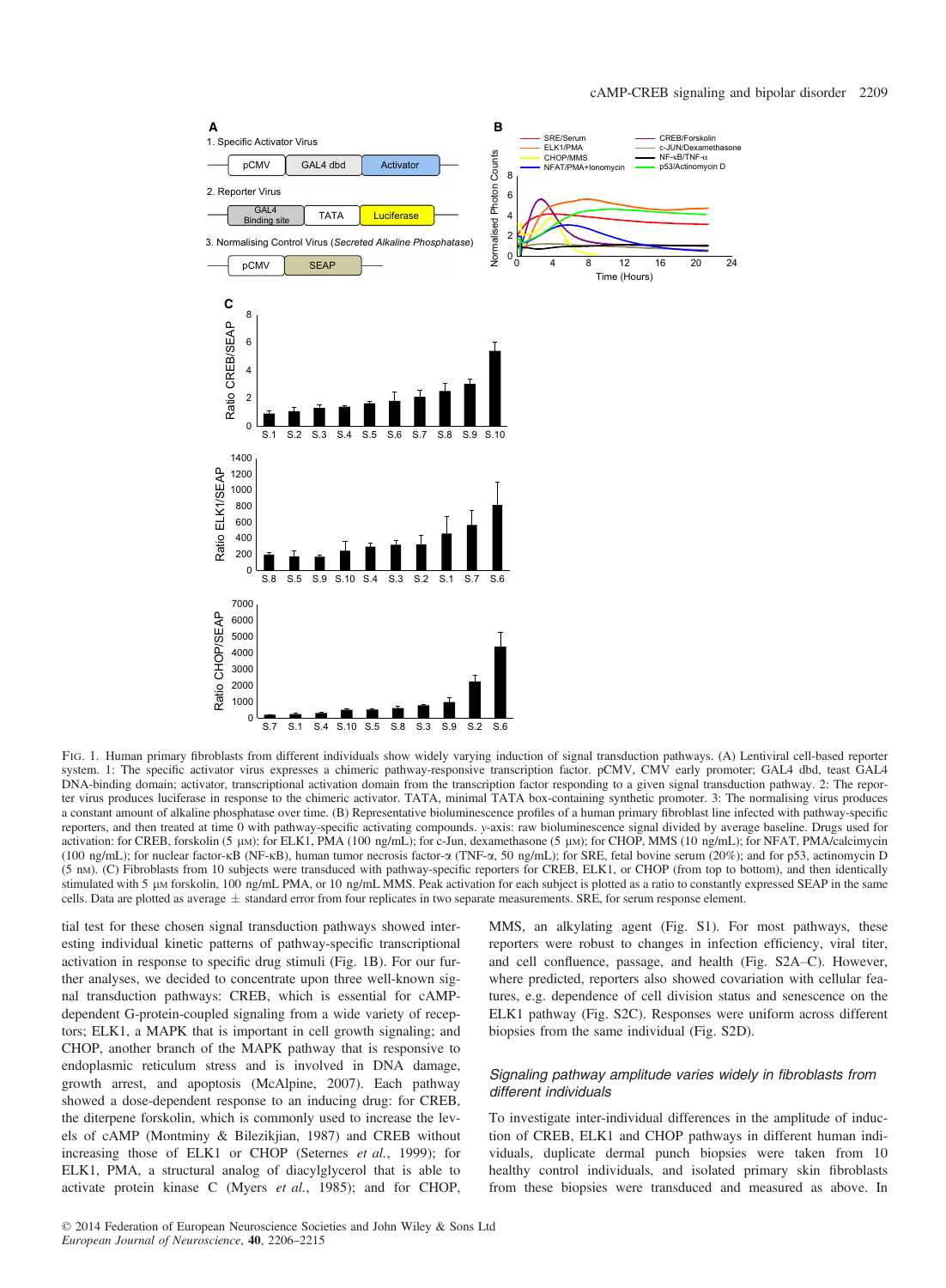addition to pathway-specific kinetic patterns, we found surprisingly large inter-individual differences in the peak expression of these tested pathways. We found nearly 10-fold differences in CREB induction between the most extreme subjects in response to identical 5 μM concentrations of forskolin [coefficient of variation (CoV), 41% of mean expression], 5-fold differences in ELK1 induction in response to 100 ng/mL PMA (CoV, 57% of mean expression), and 20-fold differences in CHOP induction in response to 10 ng/mL MMS (CoV, 120% of mean expression) (Fig. 1C). The rank order of subjects showing high or low pathway expression varied among the three pathways, thereby arguing against systematic bias (Spearman correlation: CREB/ELK1,  $\rho = -0.418$ ,  $P = 0.229$ ; ELK1/ CHOP,  $\rho = -0.0181$ ,  $P = 0.960$ ; CREB/CHOP,  $\rho = 0.0303$ ,  $P = 0.934$ ). Furthermore, the observed differences were well preserved across three different concentrations  $(1\times, 5\times, 25\times)$  of the lentivirus used for the experiment for each pathway (Fig. S3).

# Reporter-based variations in pathway signaling are mirrored by genome-wide variation in transcription and in cellular physiology

The pathway-specific inter-individual differences that were observed were larger than what other studies have shown for microarray-based gene expression (Choy et al., 2008). Therefore, we next compared the results from viral pathway profiling with those from corresponding experiments performed with microarray-based transcriptome analysis of the same cells harvested at the time of maximal observed induction for each pathway. In fact, simple pathway analysis with existing tools (KEGG and GENEGO) not only did not show major differences among subjects in these pathways, but did not even correctly predict these pathways as principal targets of the inducing drugs that were used, probably because of extensive crosstalk (Tables S4–S6). Next, using published lists of human genes activated by each pathway (as identified by chromatin expression and microarray analyses by others) (Zhang et al., 2005; Boros et al., 2009), we filtered the whole transcriptome information to consider only 'true' transcriptional targets in fibroblasts, based on the convergence of these chromatin immunoprecipitation and transcriptome datasets. In this filtered dataset, notable differences were found in the gene expression profiles of CREB, ELK1 and CHOP target genes between subjects identified as 'high inducers' and 'low inducers' for each pathway, for the 50 most highly activated genes in each subject (Fig. 2; individual genes from Fig. 2 are detailed in Tables S1–S3). For example, when we investigated the expression profile of CREB target genes, we found that forskolin evoked an average 4-fold difference in activation of these 50 most-induced CREB target genes between the 'high' and 'low' subjects (Fig. 2A, inset). The same differences between maximum and minimum induction were found when other pharmacologically relevant agonists were employed (Fig. S4A).

The same strategy for analysing the data was used for ELK1 and CHOP target genes (Zhang et al., 2005; Boros et al., 2009). This approach revealed a 3-fold difference and 2.5-fold difference in transcription from promoters known to be activated by the ELK1 and CHOP pathways, respectively (Fig. 2B and C, inset). No difference was seen in the average expression of the full chip gene set (Fig. 2D).

Where suitable antibodies could be obtained, pathway-specific differences also corresponded with inter-individual variations in the levels of the endogenous transcription factors: levels of both phosphorylated CREB and phosphorylated ELK1 differed among these individuals (Fig. 2E and F). For CHOP, where no suitable antibody existed, we instead measured a defined cellular cytotoxicity response induced by this pathway. CHOP, a small nuclear protein also known as DNA damage gene 153 (GADD153), induces growth arrest in response to various extracellular stresses, such as ultraviolet radiation, endoplasmic reticulum stress, and alkylating reagents (Wang et al., 1998). Therefore, we tested cytotoxicity caused by MMS, an alkylating agent that induces phosphorylation of CHOP and DNA damage (Fornace et al., 1988). As predicted, the cells corresponding to the subject with the highest CHOP expression level showed decreased cellular viability after MMS treatment as compared with the cells corresponding to the subject with the lowest CHOP expression level (Fig. 2G; untreated control cells in Fig. S4B). Therefore, at a cellular level, the large and robust changes in pathway function found with viral profiling among different healthy individuals mirror smaller and harder to detect changes in both post-translational modifications of proteins and transcriptional changes of genes regulated by these pathways, making the method potentially useful for diagnostic purposes.

# Inter-individual differences in cellular pathway signaling correspond to physiological differences in the human melatonin response

Our results point to unsuspected variability in the amplitude of CREB-dependent signaling – as well as in other pathways – among primary fibroblasts from different human subjects. To test the relevance of this variability to human neurophysiology, we attempted to apply the technology that we developed to a well-known problem: the neuroendocrine response to light of the pineal circadian hormone melatonin. This hormone has long attracted interest for its roles in the circadian system (Lewy et al., 2006; Pevet & Challet, 2011), as a sleep-promoting agent (Srinivasan et al., 2012b), and more recently for its oncostatic properties (Cutando et al., 2012). Moreover, receptors for this hormone are targets of the drug agomelatine, which is used to treat mood disorders, including bipolar disorder (Srinivasan et al., 2012a). Melatonin is secreted in a circadian fashion, with a night-time peak at the approximate time of sleep onset, but its production is nevertheless acutely suppressed by night-time light. The amount of melatonin produced in different individuals varies greatly, probably because of differences in the size and calcification of the pineal gland that produces it (Kunz et al., 1999; Nolte et al., 2009). In addition, however, the degree of melatonin suppression by light varies remarkably among individuals, independently from the aforementioned parameters (Higuchi et al., 2008).

Rodent models suggest that melatonin secretion is dependent on the cAMP–CREB signaling pathway (Simonneaux & Ribelayga, 2003). Therefore, one might predict that the inter-individual differences in drug-induced CREB signaling shown in Figs 1 and 2 would impact on the degree of night-time suppression of melatonin: the higher the CREB signaling, and therefore the drive to synthesise melatonin, the lower would be the ability of night-time light to suppress it. To test this prediction, 14 additional subjects were recruited at the University of Groningen. Fibroblasts were cultivated from each, and infected with CREB reporter. After induction of adenyl cyclase with the drug forskolin, the maximal amount of reporter expression was quantified. In the same subjects, the degree of melatonin suppression in response to a full night of full-spectrum light (164  $\pm$  33 lux) was determined. An inverse correlation was observed between the degree of melatonin suppression and the magnitude of CREB signaling in fibroblasts (Fig. 3A and B), reflecting the dependence of melatonin synthesis on the adenyl cyclase–cAMP–CREB pathway in humans (see Discussion). Our results show that one portion of the variation in light-dependent melatonin suppression in humans can likely be attributed to inter-individual variation in this signaling pathway.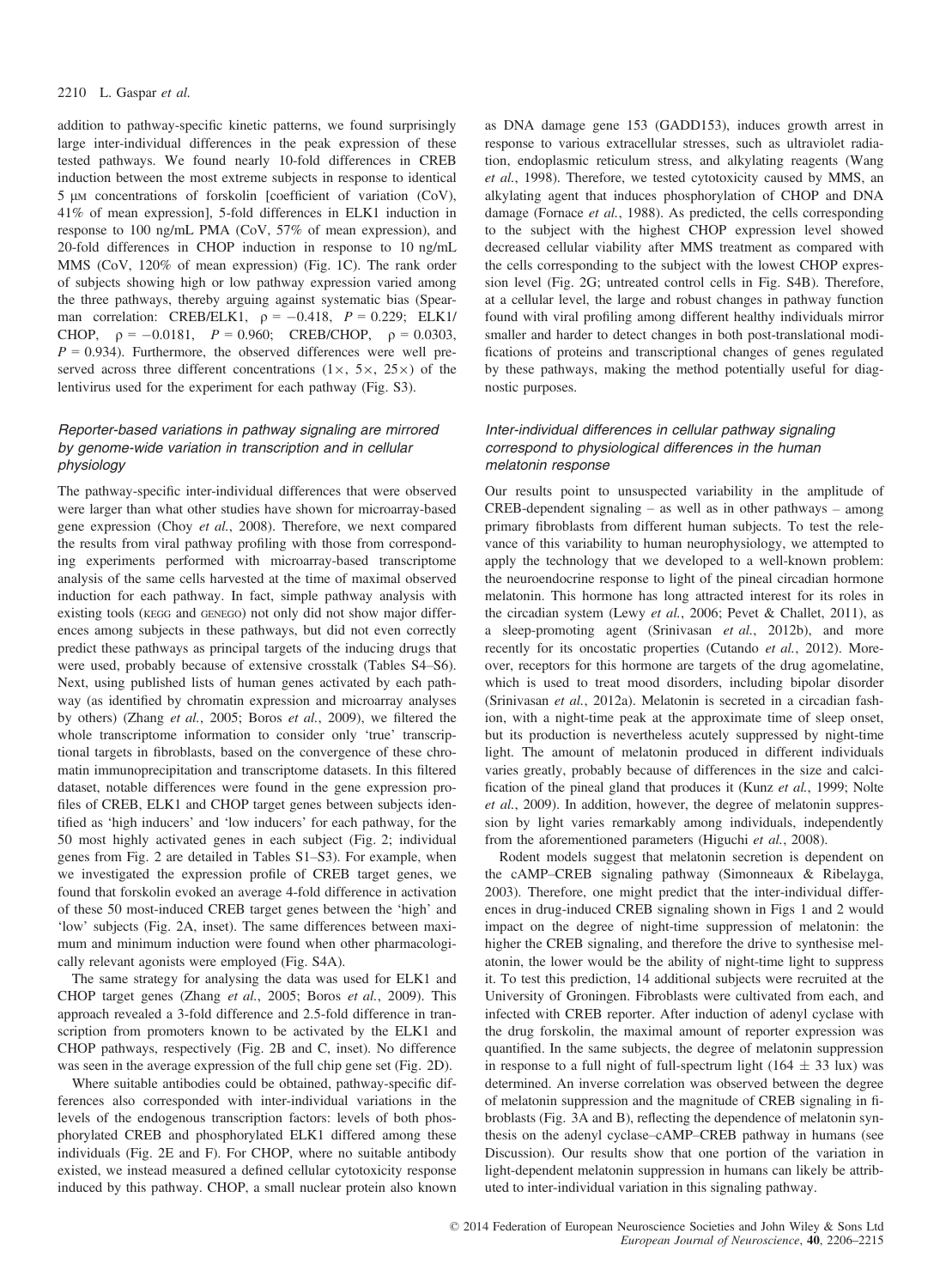

FIG. 2. Microarray-based analysis confirms transcriptome-wide differences in pathway-specific gene targets among fibroblasts from different subjects. Whole transcriptome analysis was performed on cells from the indicated subjects, treated as in Fig. 1 and harvested at the time of maximal expression for each pathway. (A) CREB. (B) ELK1. (C) CHOP. The fold-difference in activation between the subject with maximal activation and the subject with minimal activation is plotted for the 50 most activated target genes (with drug vs. baseline) for each pathway, with comparison of either the 50 most activated target genes for the subject with maximal activation (black bars) or for the the subject with minimal activation (gray bars); these genes are listed in Tables S1–S3. Inset: average fold-differences in induction of all pathway-specific genes (with drug vs. baseline,  $\pm$  standard deviation). For each case, single-dye gene expression microarray analysis was performed in biological duplicates and three technical replicates. (D) Average fold-differences in induction of all expressed genes (with drug vs. baseline). (E) Western blot against phospho-CREB examined in whole cell extracts from cells treated identically to those in A. b-Actin was used as a loading control. Top panel: representative raw blots. Bottom panel: quantification. (F) Western blot against phospho-ELK1, from cells treated identically to those in B. (G) Viability of human primary fibroblasts from the subjects in C (measured by Trypan Blue staining) after treatment with toxic concentrations of MMS (100 ng/mL) for 1–4 days. (Student's t-test,  $P = 0.04$ ;  $N = 6$ ).  $*P < 0.05$ ,  $*P < 0.01$ ,  $*P < 0.001$ .

# Viral profiling shows higher induced CREB signaling among individuals with bipolar disorder

Finally, to demonstrate the applicability of viral profiling to mental disease, we recruited 10 additional subjects who were age-matched and sex-matched to our initial controls, but suffered from bipolar disorder. Fibroblasts from each subject were infected with reporters for CREB signaling, which has been previously implicated in this

disease (Dwivedi & Pandey, 2008). CREB induction in response to forskolin stimulation of adenyl cyclase was then measured in these fibroblasts, both separately and again in the presence of the previous controls. Surprisingly, a 3.3-fold increase in induction  $(P < 0.001)$ was observed in fibroblasts from bipolar patients as compared with simultaneously measured controls, with very little overlap between these groups (Fig. 4). This result not only confirms previous literature suggesting changes in cAMP–CREB signaling in bipolar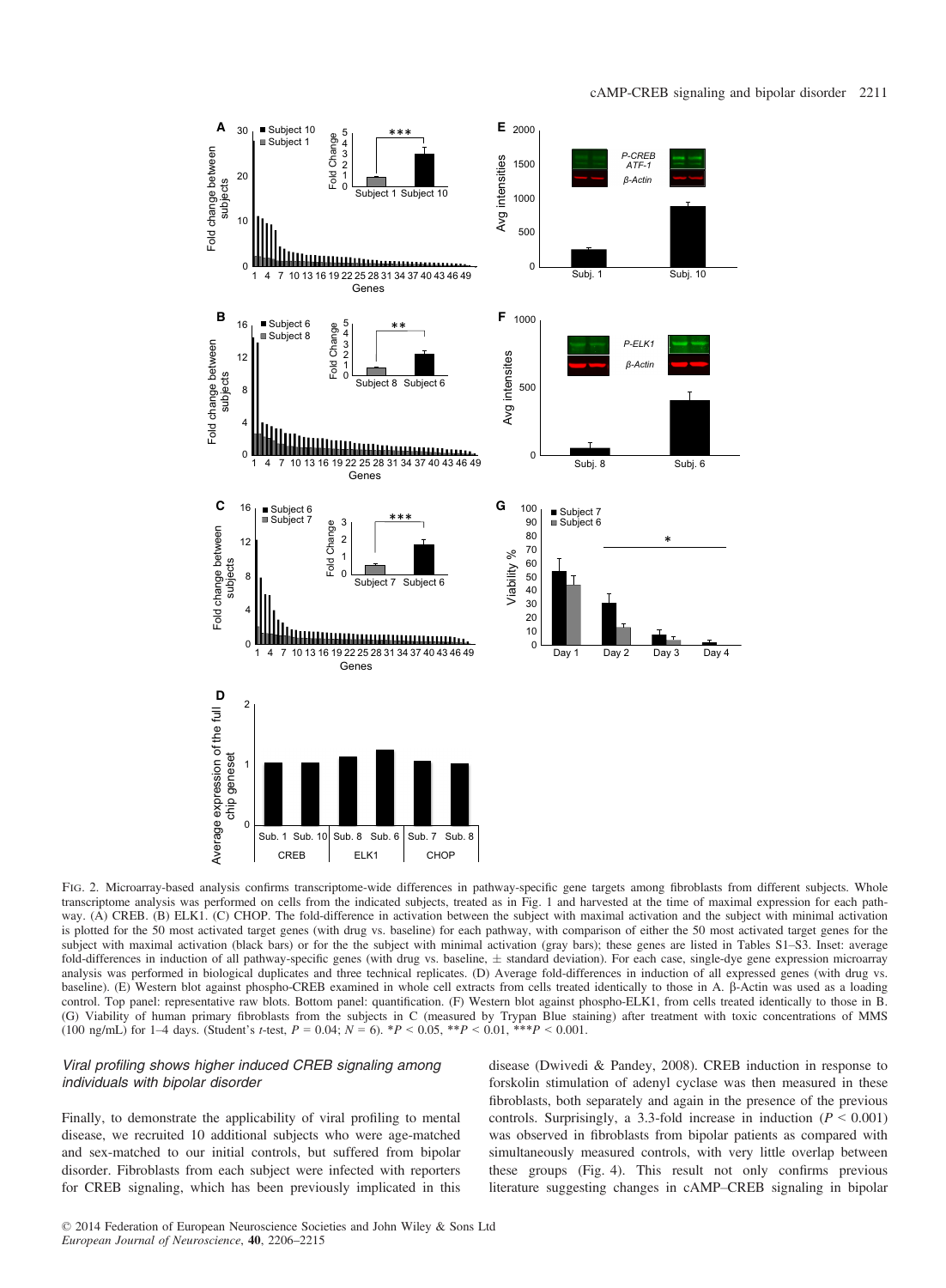

Fig. 3. CREB expression in fibroblasts predicts melatonin suppression in human subjects: correlation between percentage melatonin suppression under full-spectrum light exposure at night-time in human subjects and CREB induction in response to forskolin in fibroblasts from the same subjects. (A) Melatonin suppression in vivo vs. CREB induction in vitro. x-axis: CREB induction, plotted as baseline-subtracted SEAP-normalised arbitrary units. yaxis: AUC of melatonin levels in the full-spectrum light condition, divided by AUC of melatonin in the dim light condition (Spearman  $\rho = -0.666$ ,  $P = 0.009$ ; additional regression line with confidence intervals depicted for clarity, Pearson  $r = -0.5078$ ,  $P = 0.06$ ). (B) Relative melatonin expression in vivo vs. CREB induction in vitro. x-axis: CREB induction as in A. y-axis: minimal melatonin value in the full-spectrum light condition divided by the maximal melatonin value in the dim light condition (Spearman  $\rho = -0.688$ ,  $P = 0.007$ ; additional regression line with confidence intervals depicted for clarity, Pearson  $r = -0.705$ ,  $P = 0.004$ ).

disorder, but also suggests that a simple fibroblast-based assay could have predictive value.

# Discussion

In this study, a suite of lentiviruses containing optimised luciferasebased signal transduction reporters was used to investigate human inter-individual differences in cellular signaling and their influence on neuroendocrine physiology and bipolar disorder. By virally profiling signaling differences in primary human cells, we were able to demonstrate and validate robust inter-individual differences missed by conventional transcriptomics. We then used this information to predict a likely role for variations in cAMP–CREB-dependent signaling in the human neuroendocrine response of the hormone melatonin to light, as well as in susceptibility to bipolar depression. Our results suggest that variation in the cAMP–CREB pathway, which is important for brain processes underlying both mood disorders and circadian clock function, could provide a mechanistic link between circadian clock disruption and bipolar disorder. In addition, the method that we present could provide a simple assay for signaling variation both in bipolar disorder and in other diseases, as well as a more powerful platform for genome-wide association studies seeking novel expression quantitative trait loci.



FIG. 4. Greater pharmacological induction of CREB in fibroblasts from subjects with bipolar disorder. Relative CREB induction in response to forskolin in fibroblasts from control subjects and from patients suffering from bipolar depression (three biological replicates, four technical replicates of each sample,  $P < 0.001$ , Student's t-test). \*\*\* $P < 0.001$ .

#### Viral approaches to measure signaling in human primary cells

Because of the difficulty in accessing human brain tissue, peripheral cells have long been used in psychiatry as substitutes. However, a robust and reliable methodology for detecting subtle differences in signaling cascade function – of the sort that might be expected from the common regulatory variation found in genome-wide association studies – is lacking. By utilising optimised low-noise viral reporters integrated throughout the genome to report dynamically on human signaling pathway function at the amplified ends of major transduction cascades, the method presented here represents a novel way to detect inter-individual differences in cascade amplitude that would be widely applicable in high-throughput studies. Previously, we have used similar technology to show that circadian clock properties in fibroblasts predict daily behavior (Brown et al., 2005): people whose fibroblasts show shorter periods are more likely to be 'larks', and those with long periods are more likely to be 'owls' (Brown et al., 2008).

Transcriptomic, proteomic and metabolomics methods have been used successfully to achieve similar goals in the context of signaling pathway expression, genome-wide association, and drug development (Martoglio et al., 2000; Evans & McLeod, 2003; Clayton et al., 2006). However, a major problem with such technologies is that effect sizes are typically quite small, probably because most genes possess regulatory elements that bind a host of different factors. For example, Zhang et al. (2005) used both chromatin immunoprecipitation and microarray approaches to identify CREB target genes in different human tissues. The authors identified 4084 putative CREB target genes. Nevertheless, only 100 (i.e. 2%) were activated in response to forskolin, a strong stimulant of cAMP signaling. Similarly, the validation of hits in genome-wide analyses involving expression quantitative trait loci has been relatively poor (Choy et al., 2008). In this study, we used GAL4-based chimeric transcription factors to create a series of reporters that represent clean, optimised promoters to detect activation of a single pathway. These reporters were delivered into unmodified human primary cells via lentiviral vectors, autonormalised to eliminate differences in transduction efficiency, and they integrated at thousands of different locations within the genome in different cells. For this reason, context-specific interference was greatly reduced, and we found surprisingly high inter-individual variations in pathway expression among even young, healthy individuals. In addition, 'crosstalk' between pathways resulting from the presence of multiple regulatory elements in the same promoter region is greatly reduced. It is interesting to note that this methodology can complement existing genome-wide technologies by uncovering variation that would otherwise be missed with conventional microarray-based detection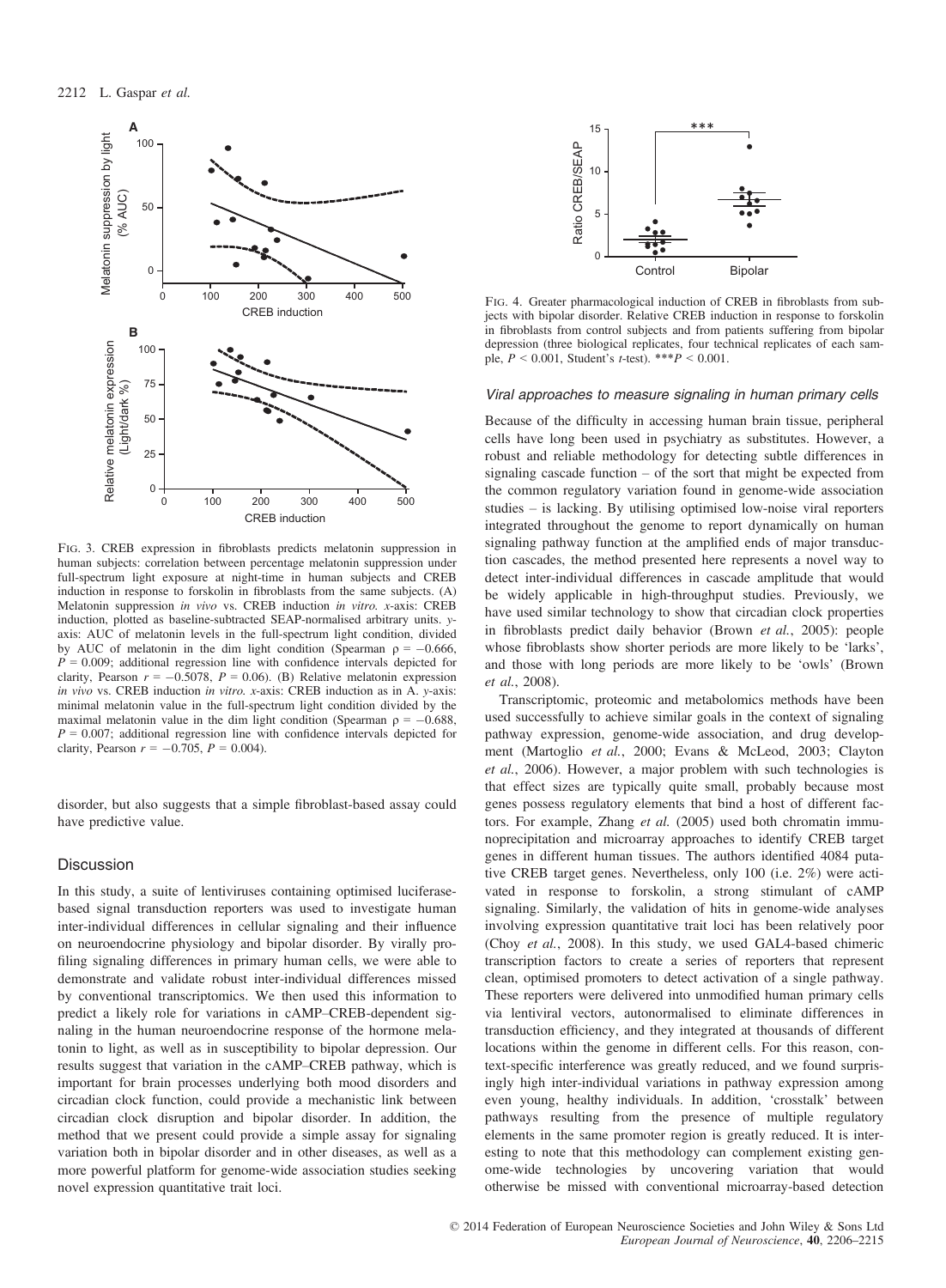technologies as primary tools, especially with small numbers of subjects: given the primary data only, a popular pathway-based analysis platform (GENEGO) was unable to unearth the pathway-specific differences that we documented by a variety of methods above (Tables S4–S6). Importantly, in all three instances that we examined, the effects that we show could be verified both by filtering transcriptomic datasets to consider only known regulatory targets published by others, and by direct molecular assays (western blot, cellular toxicity, etc.).

### Prediction of human physiology and disease

Our laboratory has used viral profiling of circadian gene expression in fibroblasts as a predictor of human circadian behavior in daily life and in the laboratory (Brown et al., 2005, 2008; Pagani et al., 2010). Since then, measurement of circadian properties in human fibroblasts has become an important tool in psychiatric research (Nomura et al., 2008; Yang et al., 2009; Johansson et al., 2011; Bamne et al., 2013). Therefore, it was logical to suppose that viral profiling of psychiatrically relevant signaling pathways might be important in neurophysiology and disease. To test the predictive power of such strategies, we applied our technology to discover the molecular sources of variation in the human neuroendocrine response to light, and then in bipolar disorder, in both of which an involvement of cAMP–CREB signaling has been suggested.

First, we show here that CREB induction in fibroblasts correlates with suppression of melatonin by light in the same subjects. Looking back at what is known about this pathway, such a correlation makes mechanistic sense. At the molecular level, the circadian secretion of mammalian melatonin begins with a noradrenergic promoting signal to the pineal gland (Stoschitzky et al., 1999; Scheer et al., 2012), and subsequent activation of the cAMP signaling pathway (Vanecek et al., 1985). This cascade modulates the level of the rate-limiting aralkamine-N-acetyltransferase enzyme (Tamotsu et al., 1995; Baler et al., 1997; Ackermann et al., 2006). Nocturnal light results in inhibition of this cascade ('melatonin suppression') (Klein & Weller, 1972). Therefore, inter-individual differences in the amplitude of adrenergic signaling via adenyl cyclase and cAMP would affect the rate of melatonin synthesis, and thus inversely the degree of melatonin suppression by light that blocks this synthesis, as we observed. As other factors, such as pineal size and calcification, also affect melatonin production (Kunz et al., 1999; Nolte et al., 2009), this fibroblast assay will not substitute directly for assays of light-dependent melatonin suppression in vivo; however, the mechanistic predictions of the correlation that we observe are clear.

Second, we demonstrate that pharmacologically stimulated cAMP–CREB signaling is significantly elevated in fibroblasts from individuals with bipolar disorder. Given the considerable role played by cAMP–CREB signaling in the enhancement of synaptic plasticity (Kandel, 2012) and in crosstalk across neurotransmitter systems (Blier, 2001; Svenningsson et al., 2003), a role for this signaling in susceptibility to bipolar disorder would be easy to rationalise, and has been supported in diverse genome-wide association studies (Mühleisen et al., 2014; Xu et al., 2014). Nevertheless, bipolar disorder has been associated with an elevation of CREB–cAMP-dependent signaling in both lymphocytes and human brain tissue in some studies, but not in others (Dwivedi & Pandey, 2008). Consistent with our work, a further recent study (Alda et al., 2013) suggested that phosphorylated CREB levels are already elevated in lymphoblasts from bipolar patients and family members as compared with controls. However, they showed no further increase upon forskolin treatment in vitro, as compared with 24% in controls. In comparison, the robust stimulation that we observed probably reflects the low inherent noise of the viral reporters, as well as their placement at the amplified ends of the signal transduction cascade. Moreover, an in vitro cell-based assay such as ours provides a buffer to effects of medication that might be measured in direct assays of lymphocytes, brain, or spinal fluid. For example, lithium has been shown to enhance the association between CREB and its coactivator regulated transcription coactivator (CRTC) (Heinrich et al., 2013), and such an effect is unlikely in a cellular assay conducted in vitro after weeks in culture.

Knowing that inter-individual differences in cAMP-CREB signaling affect both the human endocrine response to light and susceptibility to bipolar disorder would make it a common neurological signaling pathway that could help explain the observed relationship between this disorder, circadian behavior, and light exposure. Given the role of this signaling pathway in synaptic plasticity (Dwivedi & Pandey, 2008), as a part of the circadian clock mechanism (O'Neill et al., 2008), and in the regulation of melatonin synthesis (Vanecek et al., 1985), such a link is quite plausible. In addition, such a link could help to furnish therapeutically useful endophenotypes of bipolar disorder and its treatment. For example, chronotherapeutics have been shown to be effective in the treatment of bipolar disorder in approximately half of treated patients (Benedetti, 2012), and lithium affects the expression of the clock gene Per2 in only a subset of patients, possibly because of specific genetic and clinical factors (McCarthy et al., 2013).

More broadly, understanding the origins of pathway variations in fibroblasts could provide a powerful tool for understanding the roles of diverse pathways in a variety of hard-to-access disorders. Although signaling pathways in general are highly conserved, the question of how well inter-individual differences in gene expression are conserved from one tissue to another in humans remains a matter of controversy (Emilsson et al., 2008; Dimas et al., 2009). Recent studies have also highlighted the fact that skin fibroblasts can even be de-differentiated and re-differentiated into different cell types such as cardiomyocytes and neurons to predict disease phenotypes, albeit with high variability among different isolates (Grskovic et al., 2011; Robinton & Daley, 2012). Our data show that the inherent conservation of basic signaling pathways can allow the simple fibroblasts from which these stem cells are derived to predict already complex behavioral responses without de-differentiation/redifferentiation, and provide a simple and reproducible tool for measuring such responses. Understanding how human genetic variation influences cellular signal transduction, and in turn how it influences physiology, is a crucial step towards personalised medicine.

# Supporting Information

Additional supporting information can be found in the online version of this article:

Fig. S1. Response of CREB, ELK1 and CHOP pathway profiling reporters is dose-responsive.

Fig. S2. Pathway profile values are robust to experimental variation.

Fig. S3. Intersubject differences in pathway expression are conserved regardless of differences in viral titer, cellular confluence, and passage number.

Fig. S4. Reporter - based variations in measured signaling pathways are robust.

Table S1. Fold-activation of CREB target genes by forskolin.

Table S2. Fold-activation of ELK1 target genes by PMA.

Table S3. Fold-activation of CHOP target genes by MMS.

Table S4. GENEGO pathway analysis of the differences between sub-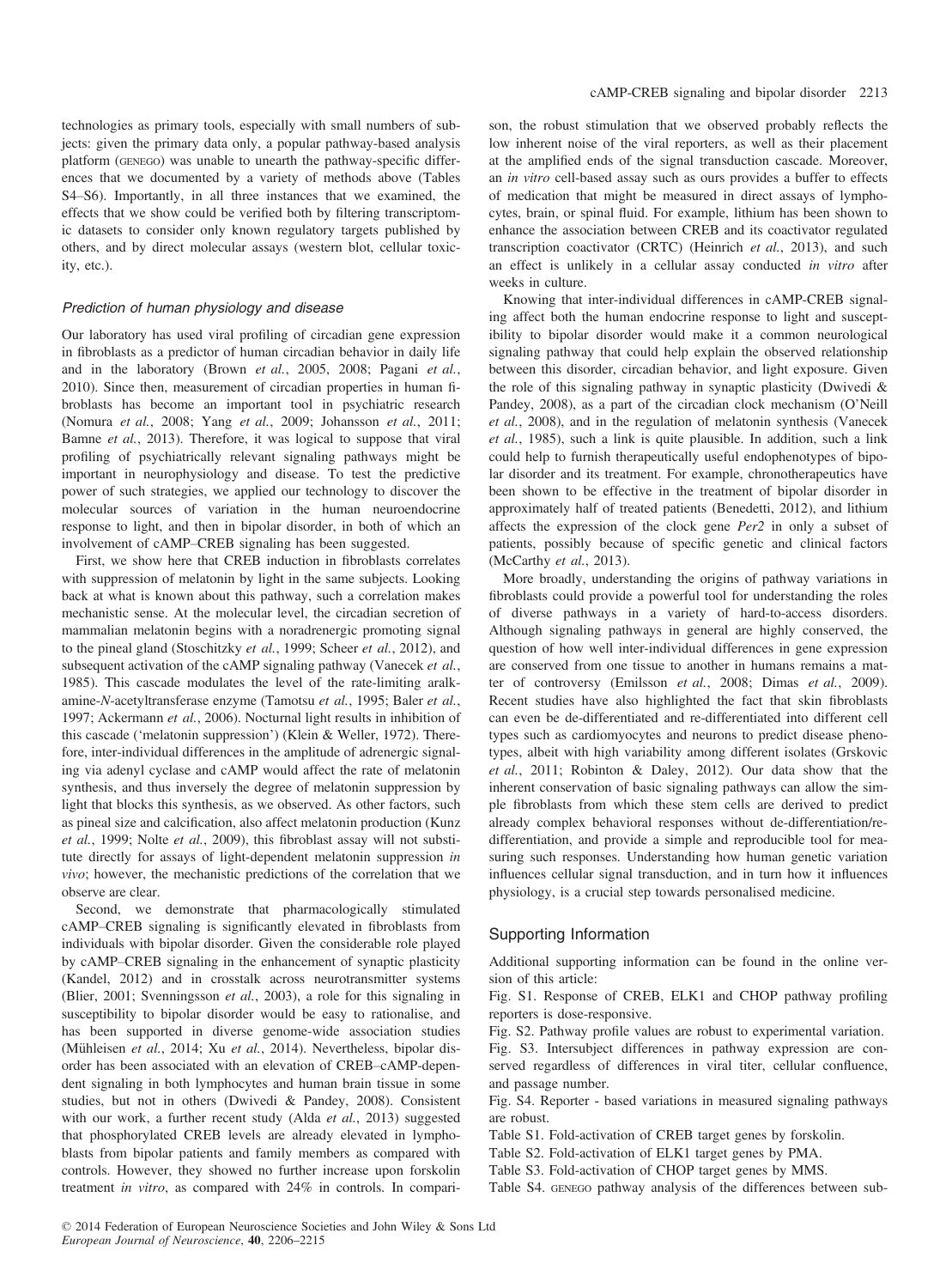## 2214 L. Gaspar et al.

ject 1 and subject 10 in response to forskolin treatment.

Table S5. GENEGO pathway analysis of the differences between subject 6 and subject 8 in response to PMA treatment.

Table S6. GENEGO pathway analysis of the differences between subject 7 and subject 6 in response to MMS treatment.

Table S7. Cohort of 10 patients with bipolar disorder type I [Cohort 2/recruited in Sweden/bipolar patients (Cohort 2/SW/BIPO)].

## Acknowledgements

The authors would like to thank R. Dallmann and J. Ripperger for critical comments on this manuscript, K. Wüthrich and H. Osswald for constructing the real-time bioluminescence measurement system essential for these studies, and B. de Vries for assistance with the melatonin analysis. Financial support for the in vivo study was obtained from the 6th European Framework project EU-CLOCK (018741), and financial support for the in vitro methods was obtained from the Swiss National Science Foundation, the Velux Foundation, and the University of Zurich Clinical Research Priority Program 'Sleep and Health'.

## Abbreviations

AUC, area under the curve; CMV, cytomegalovirus; CoV, coefficient of variation; CREB, cAMP response element-binding protein; DMEM, Dulbecco's modified Eagle's medium; MAPK, mitogen-activated protein kinase; MMS, methyl methanesulfonate; NFAT, nuclear factor of activated T cells; PMA, phorbol 12-myristate 13-acetate; SEAP, secreted alkaline phosphatase.

## Conflicts of interest

The authors declare no conflicts of interest.

#### References

- Ackermann, K., Bux, R., Rub, U., Korf, H.W., Kauert, G. & Stehle, J.H. (2006) Characterization of human melatonin synthesis using autoptic pineal tissue. Endocrinology, 147, 3235–3242.
- Alda, M., Shao, L., Wang, J.F., Lopez de Lara, C., Jaitovich-Groisman, I., Lebel, V., Sun, X., Duffy, A., Grof, P., Rouleau, G.A., Turecki, G. & Young, L.T. (2013) Alterations in phosphorylated cAMP response element-binding protein (pCREB) signaling: an endophenotype of lithiumresponsive bipolar disorder? Bipolar Disord., 15, 824–831.
- Asp, L., Johansson, A.S., Mann, A., Owe-Larsson, B., Urbanska, E.M., Kocki, T., Kegel, M., Engberg, G., Lundkvist, G.B. & Karlsson, H. (2011) Effects of pro-inflammatory cytokines on expression of kynurenine pathway enzymes in human dermal fibroblasts. J. Inflamm. (Lond.), 8, 25.
- Baler, R., Covington, S. & Klein, D.C. (1997) The rat arylalkylamine N-acetyltransferase gene promoter – cAMP activation via a cAMP-responsive element-CCAAT complex. J. Biol. Chem., 272, 6979–6985.
- Bamne, M.N., Ponder, C.A., Wood, J.A., Mansour, H., Frank, E., Kupfer, D.J., Young, M.W. & Nimgaonkar, V.L. (2013) Application of an ex vivo cellular model of circadian variation for bipolar disorder research: a proof of concept study. Bipolar Disord., 15, 694–700.
- Benedetti, F. (2012) Antidepressant chronotherapeutics for bipolar depression. Dialogues Clin. Neurosci., 14, 401–411.
- Blier, P. (2001) Crosstalk between the norepinephrine and serotonin systems and its role in the antidepressant response. J. Psychiatr. Neurosci., 26(Suppl), S3–S10.
- Boros, J., O'Donnell, A., Donaldson, I.J., Kasza, A., Zeef, L. & Sharrocks, A.D. (2009) Overlapping promoter targeting by Elk-1 and other divergent ETS-domain transcription factor family members. Nucleic Acids Res., 37, 7368–7380.
- Brown, S.A., Fleury-Olela, F., Nagoshi, E., Hauser, C., Juge, C., Meier, C.A., Chicheportiche, R., Dayer, J.-M., Albrecht, U. & Schibler, U. (2005) The period length of fibroblast circadian gene expression varies widely among human individuals. PLoS Biol., 3, e338.
- Brown, S.A., Kunz, D., Dumas, A., Westermark, P.L.O., Vanselow, K., Tilmann-Wahnschaffe, A., Herzel, H. & Kramer, A. (2008) Molecular insights into human daily behavior. Proc. Natl. Acad. Sci. USA, 105, 1602–1607.
- Cepko, C. (2001) Large-scale preparation and concentration of retrovirus stocks. Curr. Protoc. Mol. Biol., 9, 9.12.
- Choy, E., Yelensky, R., Bonakdar, S., Plenge, R.M., Saxena, R., De Jager, P.L., Shaw, S.Y., Wolfish, C.S., Slavik, J.M., Cotsapas, C., Rivas, M., Dermitzakis, E.T., Cahir-McFarland, E., Kieff, E., Hafler, D., Daly, M.J. & Altshuler, D. (2008) Genetic analysis of human traits in vitro: drug response and gene expression in lymphoblastoid cell lines. PLoS Genet., 4, e1000287
- Chuang, L.C., Kao, C.F., Shih, W.L. & Kuo, P.H. (2013) Pathway analysis using information from allele-specific gene methylation in genome-wide association studies for bipolar disorder. PLoS ONE, 8, e53092.
- Clayton, T.A., Lindon, J.C., Cloarec, O., Antti, H., Charuel, C., Hanton, G., Provost, J.-P., Le Net, J.-L.C., Baker, D., Walley, R.J., Everett, J.R. & Nicholson, J.K. (2006) Pharmaco-metabonomic phenotyping and personalized drug treatment. Nature, 440, 1073–1077.
- Cutando, A., Lopez-Valverde, A., Arias-Santiago, S., De Vicente, J. & Gomez de Diego, R. (2012) Role of melatonin in cancer treatment. Anticancer Res., 32, 2747–2753.
- Dimas, A.S., Deutsch, S., Stranger, B.E., Montgomery, S.B., Borel, C., Attar-Cohen, H., Ingle, C., Beazley, C., Gutierrez Arcelus, M., Sekowska, M., Gagnebin, M., Nisbett, J., Deloukas, P., Dermitzakis, E.T. & Antonarakis, S.E. (2009) Common regulatory variation impacts gene expression in a cell type-dependent manner. Science, 325, 1246–1250.
- Dwivedi, Y. & Pandey, G.N. (2008) Adenylyl cyclase–cyclic AMP signaling in mood disorders: role of the crucial phosphorylating enzyme protein kinase A. Neuropsychiatr. Dis. Treat., 4, 161–176.
- Emilsson, V., Thorleifsson, G., Zhang, B., Leonardson, A.S., Zink, F., Zhu, J., Carlson, S., Helgason, A., Walters, G.B., Gunnarsdottir, S., Mouy, M., Steinthorsdottir, V., Eiriksdottir, G.H., Bjornsdottir, G., Reynisdottir, I., Gudbjartsson, D., Helgadottir, A., Jonasdottir, A., Jonasdottir, A., Styrkarsdottir, U., Gretarsdottir, S., Magnusson, K.P., Stefansson, H., Fossdal, R., Kristjansson, K., Gislason, H.G., Stefansson, T., Leifsson, B.G., Thorsteinsdottir, U., Lamb, J.R., Gulcher, J.R., Reitman, M.L., Kong, A., Schadt, E.E. & Stefansson, K. (2008) Genetics of gene expression and its effect on disease. Nature, 452, 423–428.
- Evans, W.E. & McLeod, H.L. (2003) Pharmacogenomics drug disposition, drug targets, and side effects. New Engl. J. Med., 348, 538-549.
- Eykelenboom, J.E., Briggs, G.J., Bradshaw, N.J., Soares, D.C., Ogawa, F., Christie, S., Malavasi, E.L., Makedonopoulou, P., Mackie, S., Malloy, M.P., Wear, M.A., Blackburn, E.A., Bramham, J., McIntosh, A.M., Blackwood, D.H., Muir, W.J., Porteous, D.J. & Millar, J.K. (2012) A t(1;11) translocation linked to schizophrenia and affective disorders gives rise to aberrant chimeric DISC1 transcripts that encode structurally altered, deleterious mitochondrial proteins. Hum. Mol. Genet., 21, 3374–3386.
- Fornace, A.J., Alamo, I. Jr. & Hollander, M.C. (1988) DNA damage-inducible transcripts in mammalian cells. Proc. Natl. Acad. Sci. USA, 85, 8800–8804.
- Goldsmith, C.S. & Bell-Pedersen, D. (2013) Diverse roles for MAPK signaling in circadian clocks. Adv. Genet., 84, 1–39.
- Grskovic, M., Javaherian, A., Strulovici, B. & Daley, G.Q. (2011) Induced pluripotent stem cells – opportunities for disease modelling and drug discovery. Nat. Rev. Drug Discov., 10, 915–929.
- Heinrich, A., von der Heyde, A.S., Boer, U., Phu do, T., Tzvetko, M. & Oetjen, E. (2013) Lithium enhances CRTC oligomer formation and the interaction between the CREB coactivators CRTC and CBP – implications for CREB-dependent gene transcription. Cell. Signal., 25, 113–125.
- Hexdall, L. & Zheng, C.F. (2001) Stable luciferase reporter cell lines for signal transduction pathway readout using GAL4 fusion transactivators. Biotechniques, 30, 1134–1138, 1140.
- Higuchi, S., Ishibashi, K., Aritake, S., Enomoto, M., Hida, A., Tamura, M., Kozaki, T., Motohashi, Y. & Mishima, K. (2008) Inter-individual difference in pupil size correlates to suppression of melatonin by exposure to light. Neurosci. Lett., 440, 23–26.
- Jagannath, A., Peirson, S.N. & Foster, R.G. (2013) Sleep and circadian rhythm disruption in neuropsychiatric illness. Curr. Opin. Neurobiol., 23, 888–894.
- Johansson, A.S., Brask, J., Owe-Larsson, B., Hetta, J. & Lundkvist, G.B. (2011) Valproic acid phase shifts the rhythmic expression of Period2: Luciferase. J. Biol. Rhythm., 26, 541–551.
- Jones, S.H., Hare, D.J. & Evershed, K. (2005) Actigraphic assessment of circadian activity and sleep patterns in bipolar disorder. Bipolar Disord., 7, 176–186.
- Kandel, E.R. (2012) The molecular biology of memory: cAMP, PKA, CRE, CREB-1, CREB-2, and CPEB. Mol. Brain, 5, 14.
- Klein, D.C. & Weller, J.L. (1972) Rapid light-induced decrease in pineal serotonin N-acetyltransferase activity. Science, 177, 532-533.